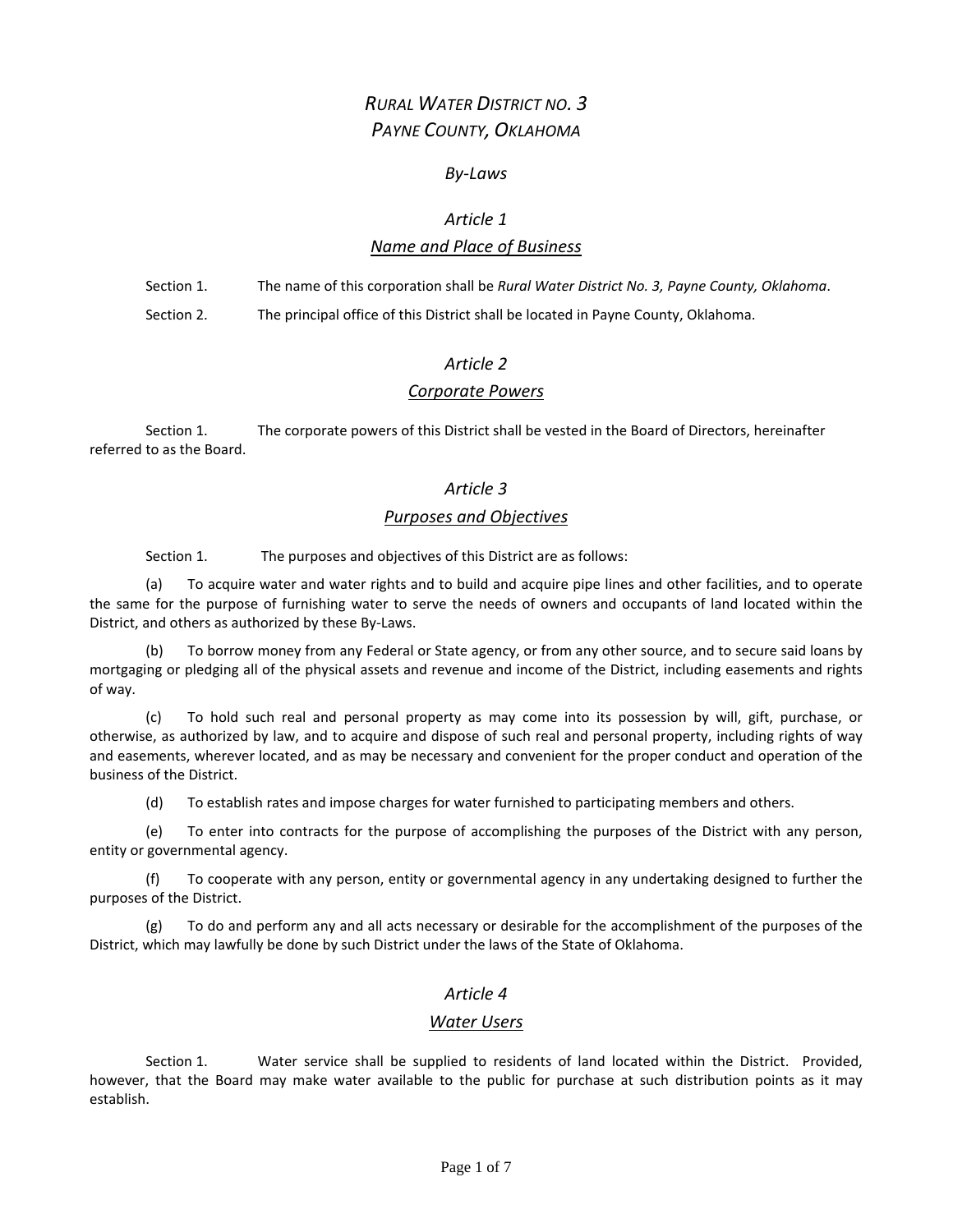Section 2. No owner of land located within the District shall be eligible to become a water subscriber unless he or she has first subscribed and paid for one or more Benefit Units.

# *Article 5*

# *Right to Vote*

Section 1. Only participating members shall have the right to vote, and each participating member shall be entitled to a single vote, regardless of the number of Benefit Units to which he or she may have subscribed. The participating member must be present at the meeting to cast their own vote or if allowed may vote by proxy. All proxies shall be in writing and filed with the secretary. Such proxies may be general or restrictive. Proxies shall be revocable and shall not be valid beyond 11 months. There shall be no dual ownership of Benefit Units for voting purposes. A participating member may be an individual, firm, partnership, association, corporation or limited liability company.

Participating members shall be:

(a) Owners of land located within the District who have subscribed to one or more Benefit Units: Provided, payments of charges are current on all Benefit Units.

# *Article 6*

# *Benefit Units*

Section 1. The Board shall at the proper time cause a declaration of availability of Benefit Units for subscription to be entered in its minutes and shall establish a unit price for said subscriptions. Each Benefit Unit shall carry with it the obligation of paying a minimum monthly meter charge from the time service is available. The Board in its discretion may from time to time, if the capacity of the District's facilities permit, make additional Benefit Units available. Subscriptions for Benefit Units shall be given preference and priority in order in which received. The Board may refuse the subscription for a Benefit Unit in favor of a particular tract of land located within the District, or impose special conditions on granting the same if in the judgment of the Board, the granting of said subscription and the furnishing of water service pursuant thereto, would impair the service to other users in that locality or be uneconomical, unfeasible, and place an undue burden on the District.

Section 2. Upon the purchase of Benefit Units, the owners of land shall designate the tract of land to which the Benefit Units shall be assigned, and the Benefit Units shall not be transferred from one tract of land to another within the District. The owner of lands subscribing for more than one Benefit Unit to be assigned to one tract of land shall at the time of said Subscription designate as nearly as practical the location of each tract where he or she intends to utilize said Benefit Units and no major change in location shall be made.

Section 3. The consideration paid for Benefit Units shall be considered donations to the District and shall in no event and under no circumstances be refunded to the subscriber.

Section 4. Benefit Units shall follow the title of the land. No transfer in ownership of Benefit Units shall be permitted without the approval of the Board. No transfer will be approved unless all charges against the Benefit Unit are paid. All transfers when approved shall be recorded in the books of the District.

Section 5. Each Benefit Unit shall entitle the owner not to exceed one service from the District's water system. Each benefit unit (service) shall not exceed one residence or business establishment together with the necessary and usual out‐buildings.

Section 6. Failure to pay the minimum monthly meter charge or failure to pay for water used through meter shall constitute a forfeiture of the Benefit Unit on behalf of which such failure occurs: Provided, that such Benefit Unit shall be reinstated if within three months after such failure all back charges are paid in full, plus 10% interest, late fees and reasonable labor charges necessary to effect such reconnections. Provided, further, that the Board may permit such re-instatement within six months after such failure upon payment of all back charges, plus 10% interest, late fees and reasonable labor charges necessary to effect such reconnections.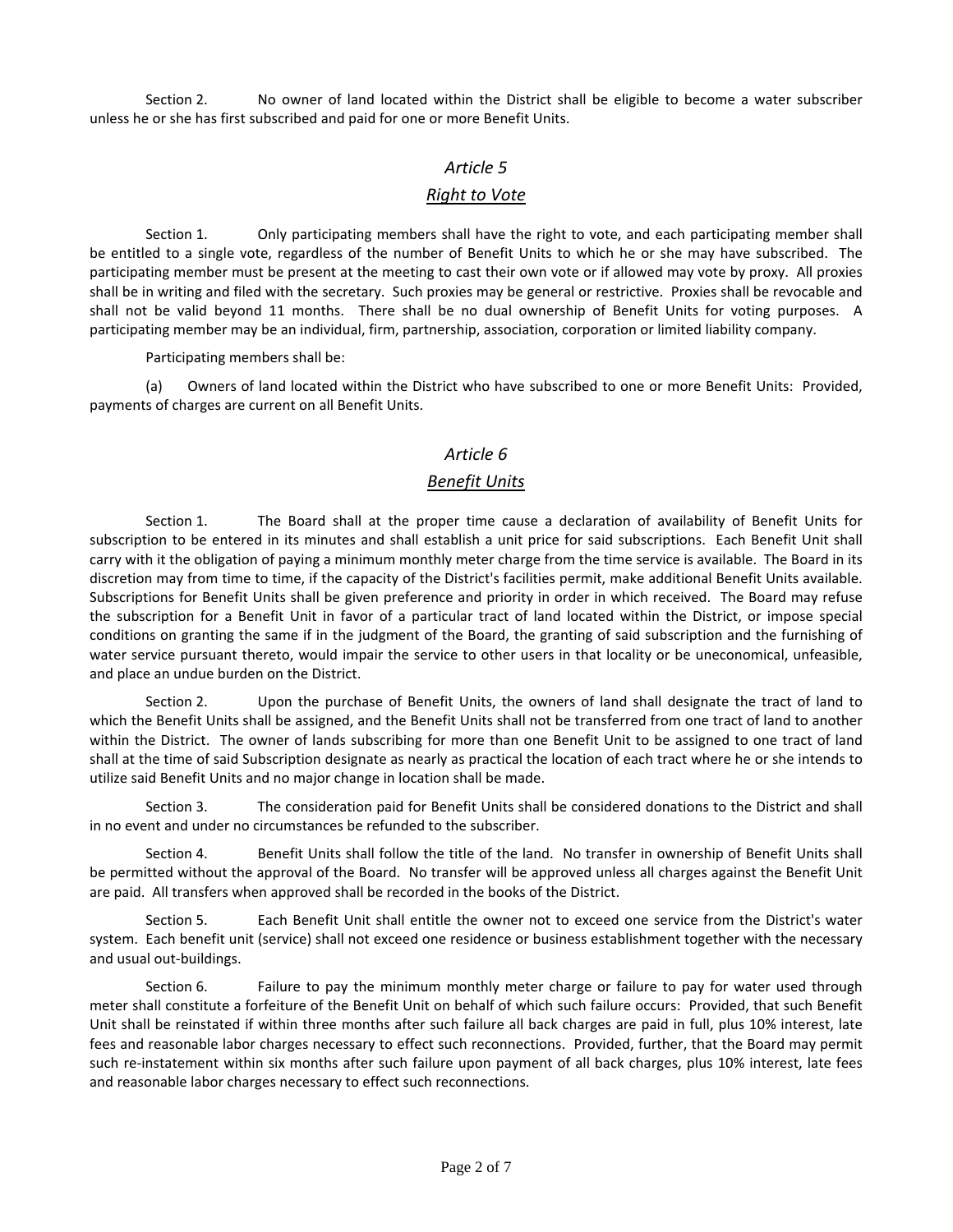# *Article 7*

#### *Election of Directors*

Section 1. The Board of this District shall consist of five members, all of whom shall be participating members and residents of the District:

Provided, however, that the original Board shall consist of owners of land located in the District. The Directors elected at the time of the incorporation of the District shall be elected for staggered terms of one, two, and three years, and shall serve until the expiration of the term for which they were elected, as shown by the minutes of the original meeting of the landowners and until their successors are elected and have qualified.

At each annual meeting of the participating members the participating members shall elect for a term of three years the number of Directors whose terms of office have expired from participating members in good standing.

Section 2. Immediately following the annual meeting of the participating members, the Board shall meet and shall elect a Chairman, Vice Chairman, Secretary and Treasurer, from among themselves, each of whom shall hold office until the next annual meeting of the participating members and until the election and qualification of his or her successor unless sooner removed by death, resignation, or for cause. The office of the secretary and treasurer may be held by one person.

Section 3. Any vacancy in the Board, other than from the expiration of a term of office, shall be filled by appointment by the remaining members of the Board. If a director misses more than 35% of the annual regularly schedule meetings or is no longer a participating member in good standing, this shall operate to disqualify him or her as a Director and to create a vacancy in the office of the Director.

Section 4. A majority of the Board shall constitute a quorum at any meeting of the Board.

Section 5. Officers and directors may be removed from office in the following manner: Any member, officer, or director may present charges against a director or officer by filing them in writing with the secretary of the District. If presented by a member, the charges must be accompanied by a petition signed by ten percent of the members of the district. Such removal shall be voted on at the next regular or special meeting of the members and shall be effective if approved by a vote of a majority of those voting if a quorum is present. The director or officer against whom such charges have been presented shall be informed, in writing, of such charges at least thirty days prior to the meeting, and shall have the opportunity at such meeting to be heard in person or by counsel and to present witnesses; and the person or persons presenting such charges shall have the same opportunity. If the removal of a director is approved, such action shall also vacate any other office held by the removed director in the District. A vacancy in any office thus created shall be filled by the board of directors from among their number so constituted after the vacancy in the board has been filled.

Section 6. Board members must comply with Title 82 of Oklahoma Statutes Section 1324.16 with amendments. Title 82 OS 1324.16 establishes requirements for Board Member training.

#### *Article 8*

# *Powers and Duties of Directors*

Section 1. The Board, subject to the restrictions of law, and these By-Laws, shall exercise all the powers of the District and without prejudice to or limitation upon their general powers, it is hereby expressly provided, that the Board shall have, and is hereby given, full power and authority in respect to the matters as hereinafter set out:

To select and appoint all agents and employees of the District or remove such agents and employees of the District for just cause, prescribe such duties and designate such powers as may not be inconsistent with these By‐ Laws, and fix their compensation and pay for faithful services.

To borrow from any source money, goods, or services and to make and issue notes, and other negotiable and transferable instruments, mortgages, deeds of trust, and trust agreements, and to do every act and thing necessary to effectuate the same.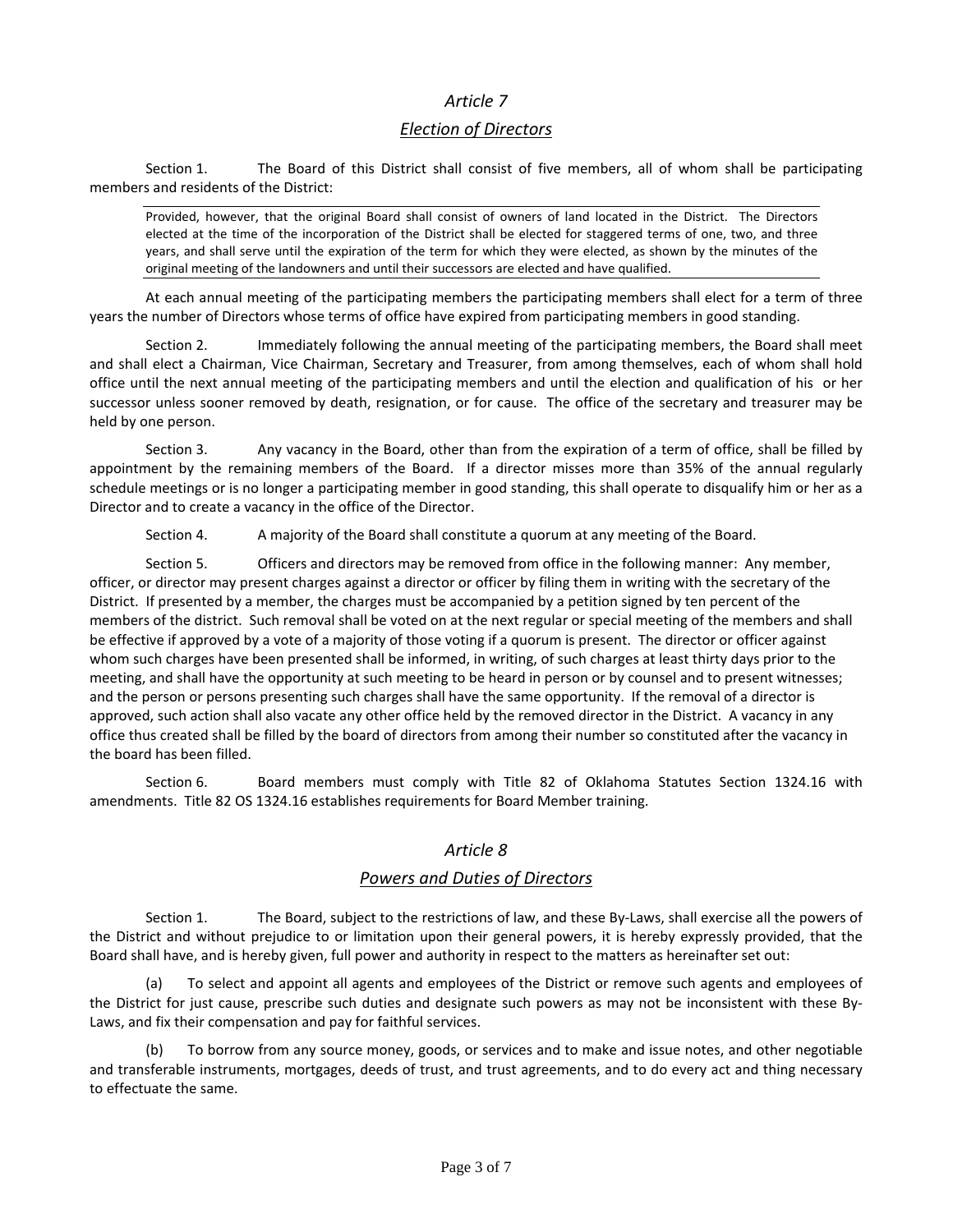(c) To prescribe, adopt and amend, from time to time, such equitable and uniform rules and regulations, as, in their discretion, may be deemed essential or convenient for the conduct of the business and affairs of the District, and the guidance and control of its agents and employees.

(d) To fix charges to be paid by each water user for services rendered by the District, the time of payment, and the manner of collection, and to establish equal rates according to the amount of services furnished.

(e) To require all officers, agents, and employees, charged with the responsibility for the custody of any funds of the District to give adequate bond and cost thereof to be paid by the District, and it shall be mandatory upon the Directors to so require.

(f) To select one or more banks to act as depositories of the funds of the District and to determine the manner of receiving, depositing, and disbursing the funds of the District in the form of checks or other payment method, and the person by whom the same shall be signed on behalf of the Chairman, with the power to change such bank or person signing such checks and the form thereof at will.

(g) Prepare annually an estimated budget for the coming year, adjust water rates, (if necessary to produce sufficient revenue required by such budget,) cause an annual audit of the District records and accounts to be made by a licensed public auditor or accountant or a qualified independent accountant, and make a report at each annual meeting of participating members.

# *Article 9*

# *Powers and Duties of Manager*

Section 1. The Board may employ for the District a manager, who shall have charge of the business of the district under the general control, supervision and direction of the board. No director shall serve as manager. Subject to the approval of the board, the manager shall employ, supervise, and dismiss all agents and employees of the district and fix their compensation. The manager shall also, so far as practical, conduct the business in such a way that all patrons receive equal service and treatment, deposit in a bank selected by the Board, all money belonging to the district, which comes into the manager's possession; maintain records and accounts in such a manner that the true and correct condition of the business may be ascertained therefrom at any time; furnish the Board a current statement of the business and affairs of the district at each scheduled meeting of the Board and at the end of each fiscal year and at such other times and in such forms as the board may direct; carefully preserve and turn over to his or her successor all books, records, documents, and correspondence pertaining to the business of the district which may come into his or her possession; and to perform such other duties as may be prescribed by the board.

# *Article 10*

# *Duties of Officers*

Section 1. Chairman. The Chairman, who shall be a member of the Board, shall preside over all meetings of the District and the Board, call special meetings of the District and the Board, perform all acts and duties usually performed by an executive and presiding officer, and shall sign all Benefit Unit and such other papers of the District as the Chairman may be authorized or directed to sign by the Board, provided the Board may authorize any person to sign checks, on behalf of the district, provided that all checks must be countersigned by the Treasurer. The Chairman shall perform such other duties as may be prescribed by the board.

Section 2. Vice-Chairman. In the absence or disability of the Chairman, the Vice-Chairman, who shall be a member of the Board, shall perform the duties of the Chairman.

Section 3. Secretary. It shall be the duties of the Secretary who shall be a member of the Board, to keep a record of the proceedings of the meetings of the Board and of the District. The Secretary shall serve, or cause to be served, all notices required by law or the By-Laws of the District; and in case of his or her absence, inability, refusal or neglect to do so, such notices may be served by any member of the Board directed by the Chairman.

Section 4. Treasurer. The Treasurer, who shall be a member of the Board, shall have general charge and supervision of the books and records of the corporation. At each annual meeting of the District, the Treasurer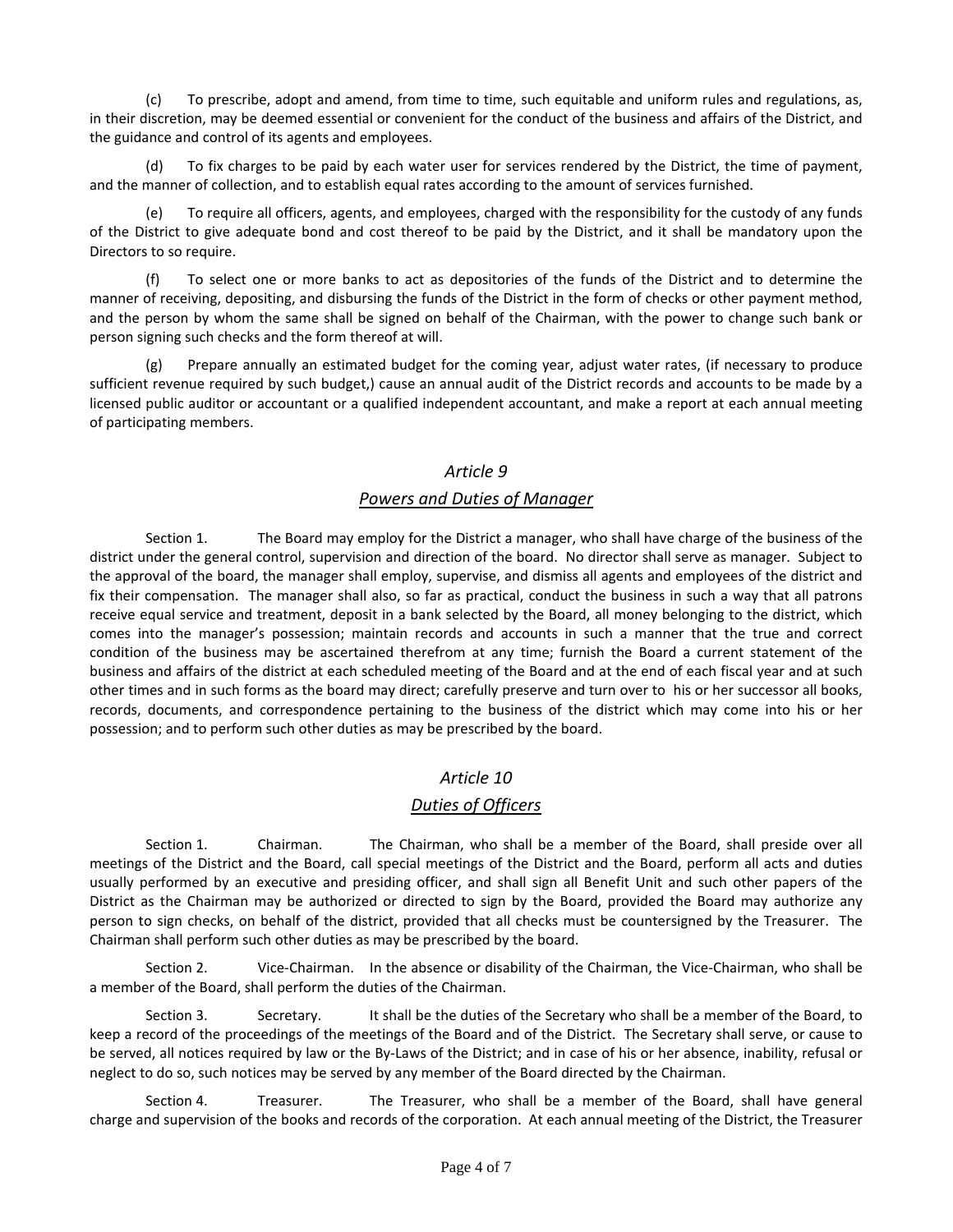shall submit for the information of the participating members a complete statement of his or her account for the past year and shall discharge such other duties pertaining to his or her office as shall be prescribed by the Board, and shall give a good and sufficient bond in such amount as may be fixed by the Board.

# *Article 11*

# *Books and Records*

Section 1. The books and records of the District, and such papers as may be placed on file by vote of the District or Directors, shall during all reasonable business hours, be subject to inspection of any participating member of the District.

# *Article 12*

# *Annual Meeting of Participating Members*

Section 1. The annual meeting of the participating members of the District shall be held at some suitable location within Payne County, and accessible to the membership as designated by the Board.

Section 2. Special meetings of participating members may be called at any time by the Chairman or upon resolution of the Board, or upon written petition to the Chairman of the Board, signed by 10% of all participating members of the District. The purpose of every special meeting shall be stated in the notice thereof, and no business shall be transacted thereat except such as is specified in the notice.

Section 3. Notice of meetings of participating members of the District shall be given by constructive notice to each participating member of record directed to the address shown upon the books of the District at least ten (10) days prior to the meeting. Such notice shall state the nature, time, place, and purpose of the meeting, but no failure or irregularity of a notice of any annual meeting, regularly held, shall affect any proceeding taken thereat.

Section 4. The participating members present at any meeting of participating members shall constitute a quorum for the purpose of the transacting of business.

Section 5. The order of business at the regular meeting and so far as possible at all other meetings shall be:

- (a) Call to Order;
- (b) Proof of Notice of Meeting;
- (c) Reading and approval of minutes of last meeting;
- (d) Report of officers and committees;
- (e) Election of Directors;
- (f) Unfinished business;
- (g) New business;
- (h) Adjournment.

# *Article 13*

#### *Board Meetings*

Section 1. The Board shall meet annually on the second Tuesday in January of each year, and will also meet annually to elect officers immediately following the time for election of any new director. The place, day, and time of the annual meeting may be changed to any other convenient place, day, and time in the county by the board of directors giving notice thereof to each member not less than ten (10) days in advance thereof. The Board shall meet at such and other times as may be determined by the Board or upon call by the Chairman or any two members of the Board. Notice of all meetings of the Board, other than the annual meeting, shall be by constructive notice, at least two days before the holding of such meeting. Provided, however, that when all of the Directors are present at any meeting,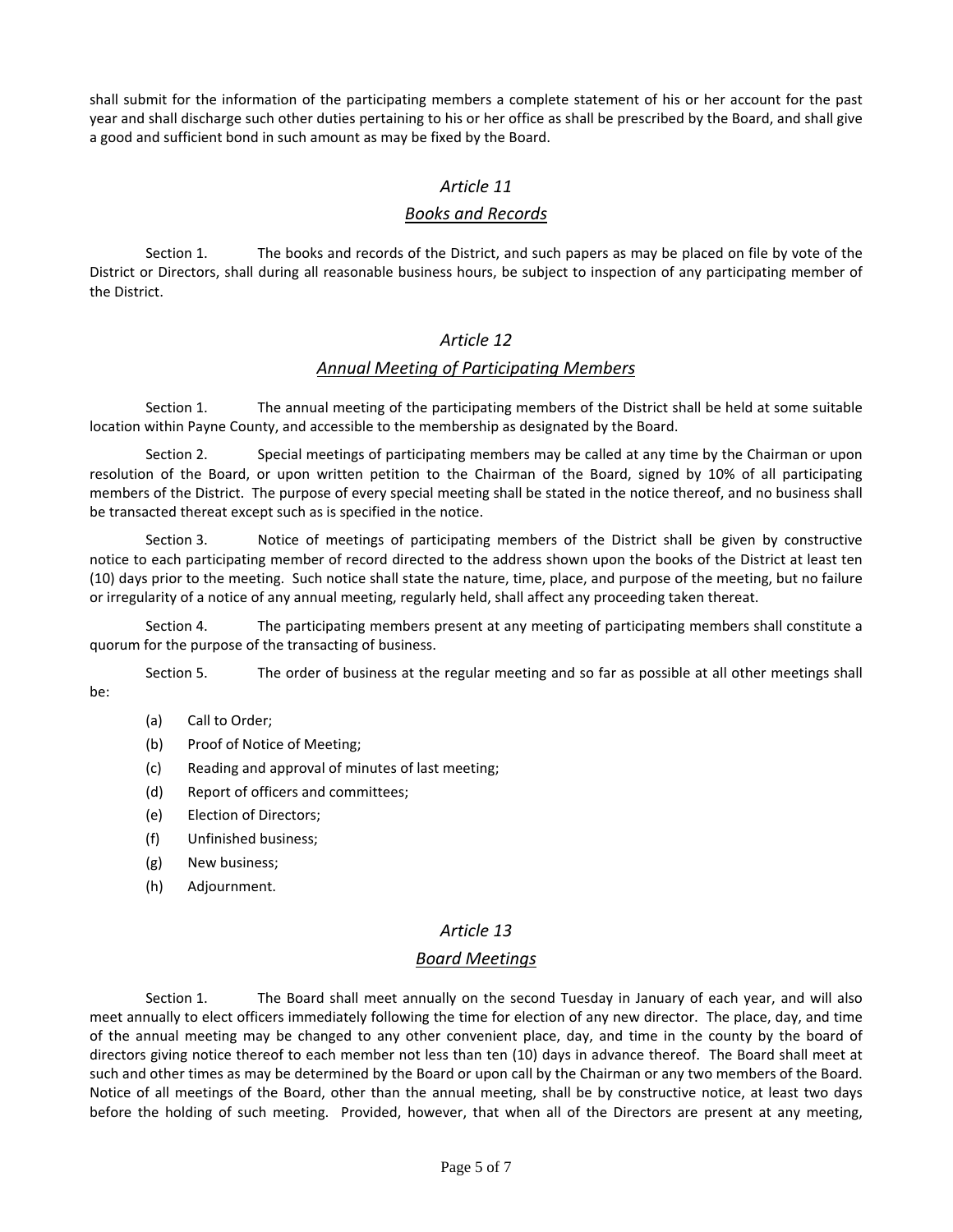however called, or consent in writing that such meeting may be held, the proceedings thereat shall be as valid as though the previous notice aforesaid had been given.

### *Article 14*

#### *Manner of Election and Voting*

Section 1. At all meetings of the District, each participating member qualified as stated in these By-Laws, shall be entitled to vote upon all propositions coming before said District. No cumulative voting shall be permitted and each participating member of the District shall have but one vote.

# *Article 15*

### *Fiscal Year*

Section 1. The fiscal year of the District shall begin the first day of July of each year.

### *Article 16*

### *Seal*

Section 1. The District shall have a corporate seal, consisting of a circle having in its circumference and face the words, "Rural Water District No. 3, Payne County, Oklahoma," which shall be in the custody of the Secretary.

# *Article 17*

### *Amendment*

Section 1. These By-Laws may be repealed or amended by a vote of the majority of the members present at any regular meeting of the District, or any special meeting of the District called for that purpose except that the participating members shall not have the power to change the purposes of the District so as to impair its rights and powers under the laws of the State of Oklahoma, or to waive any requirement of bond or other provision for the safety and security of the property and funds of the District or its participating members, or to deprive any participating member of rights and privileges then existing, or to so amend the By-Laws as to affect a fundamental change in the policies of the District. Notice of any amendment to be made at any regular or special meeting of the participating members must be given at least ten (10) days before such meeting.

#### *Article 18*

#### *Basis of Operation*

Section 1. The District shall at all times be operated on a non-profit basis for the mutual benefit of its participating members.

# *Article 19*

# *Benefits and Duties of Members*

Section 1. The District shall install, maintain, and operate a main distribution pipeline or lines from the source of water supply, and lines from the main distribution pipeline or lines to the, participating member of the District at which point designated as delivery points, meters to be purchased, installed, owned, and maintained by the District shall be placed.

Section 2. Each participating member shall be entitled to purchase from the District, pursuant to such agreement as may from time to time be provided and required by the District and the Board, such water for domestic,